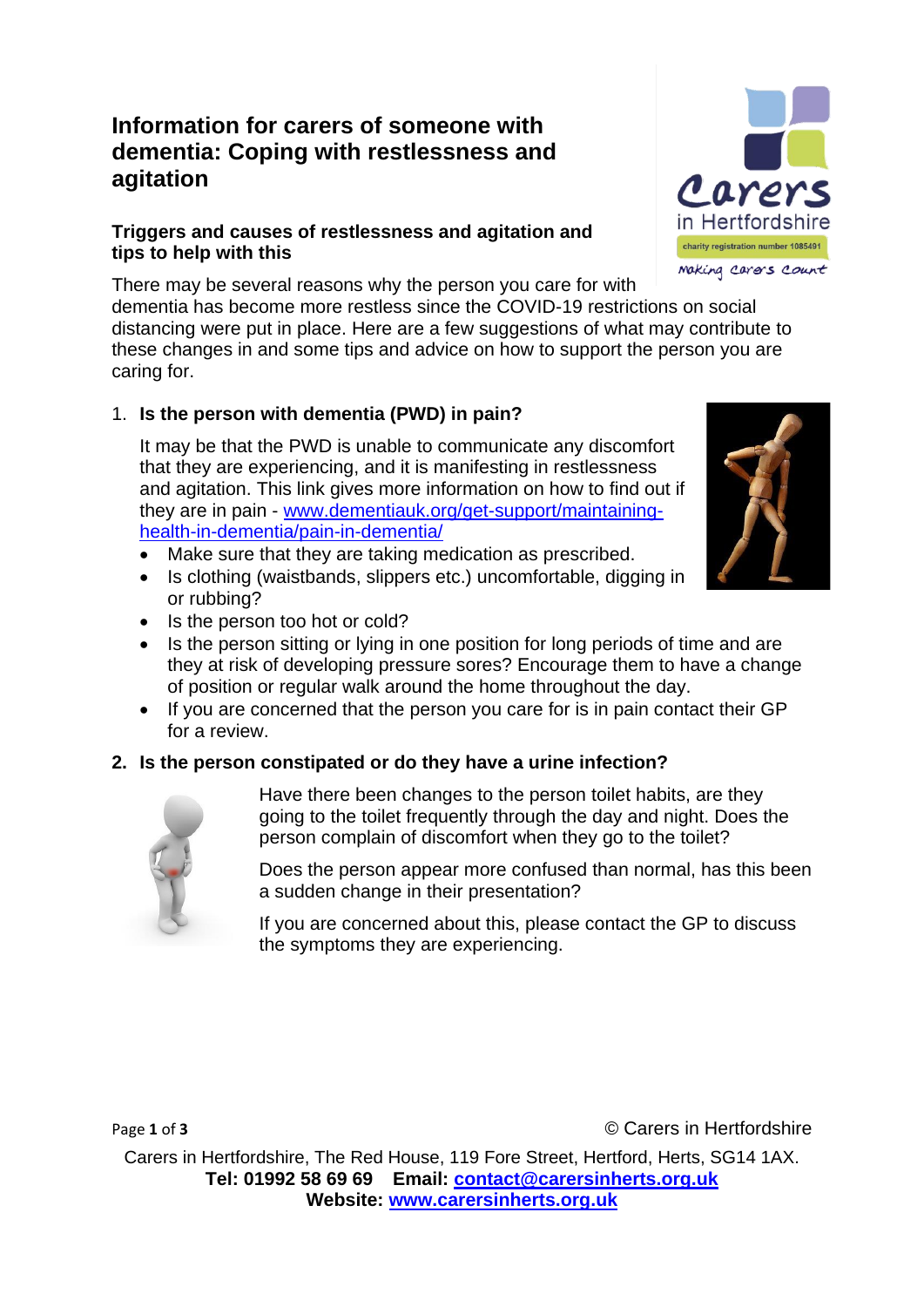## 3. **Is the person hungry or thirsty?**

Some people with dementia may not be able to communicate or they may forget to eat regularly.

- Remember to offer drinks and food regularly throughout the day and encourage the person to drink.
- It may be that the PWD prefers several smaller meals and snacks during the day and it is a good idea to offer finger foods and food that is familiar to them.

#### **4. Is the person you are caring for missing the physical exercise and activity that they were previously used to?**

- If you are not shielding, remember that you can take daily exercise, and this may have a benefit to both the person you care for and your own health and wellbeing.
- if you have a garden, spending some time outside may be helpful in breaking up the day and ensuring you have some fresh air.
- If you are able to you could try some indoor exercises you can find some suggestions here: [www.carersinherts.org.uk/downloads/carer](https://www.carersinherts.org.uk/downloads/carer-support/coronavirus/1111-home-exercise-links-carers-in-%20hertfordshire/file)[support/coronavirus/1111-home-exercise-links-carers-in-](https://www.carersinherts.org.uk/downloads/carer-support/coronavirus/1111-home-exercise-links-carers-in-%20hertfordshire/file) hertfordshire/file
- The person you are caring for may pace in the home, there is often a reason for this check if they need the toilet or would like to go out for their daily walk/time in the garden. It may be that spending a lot of time indoors is unsettling. If it is not dangerous or causing distress then it is fine to let them do so.

## **5. Is the person you are caring for experiencing sleep disturbance?**

- Try and ensure that the person has had enough activity during the day
- Try and keep a consistent bedtime.
- Make sure the bedroom environment is comfortable, consider blackout blinds if there is too much light.
- Make sure that the environment is safe, leave a light on in the hall or bathroom.
- Avoid too much caffeine during the day.
- Going for a walk, having a milky drink or a bath may help the person relax before bedtime
- If the person wakes up in the night try and gently remind them that it is still the nighttime, some people find a clock bedside the bed that shows if it is night or day is helpful.



Page 2 of 3 **Carella 2** of 3 **Carella 2** of 3 **Carella C** Carella **C** Carella **C** Carella **C** Carella **C** Carella **C** Carella **C** Carella **C** Carella **C** Carella **C** Carella **C** Carella **C** Carella **C** Carella **C** Ca

Carers in Hertfordshire, The Red House, 119 Fore Street, Hertford, Herts, SG14 1AX. **Tel: 01992 58 69 69 Email: [contact@carersinherts.org.uk](mailto:contact@carersinherts.org.uk) Website: [www.carersinherts.org.uk](http://www.carersinherts.org.uk/)**